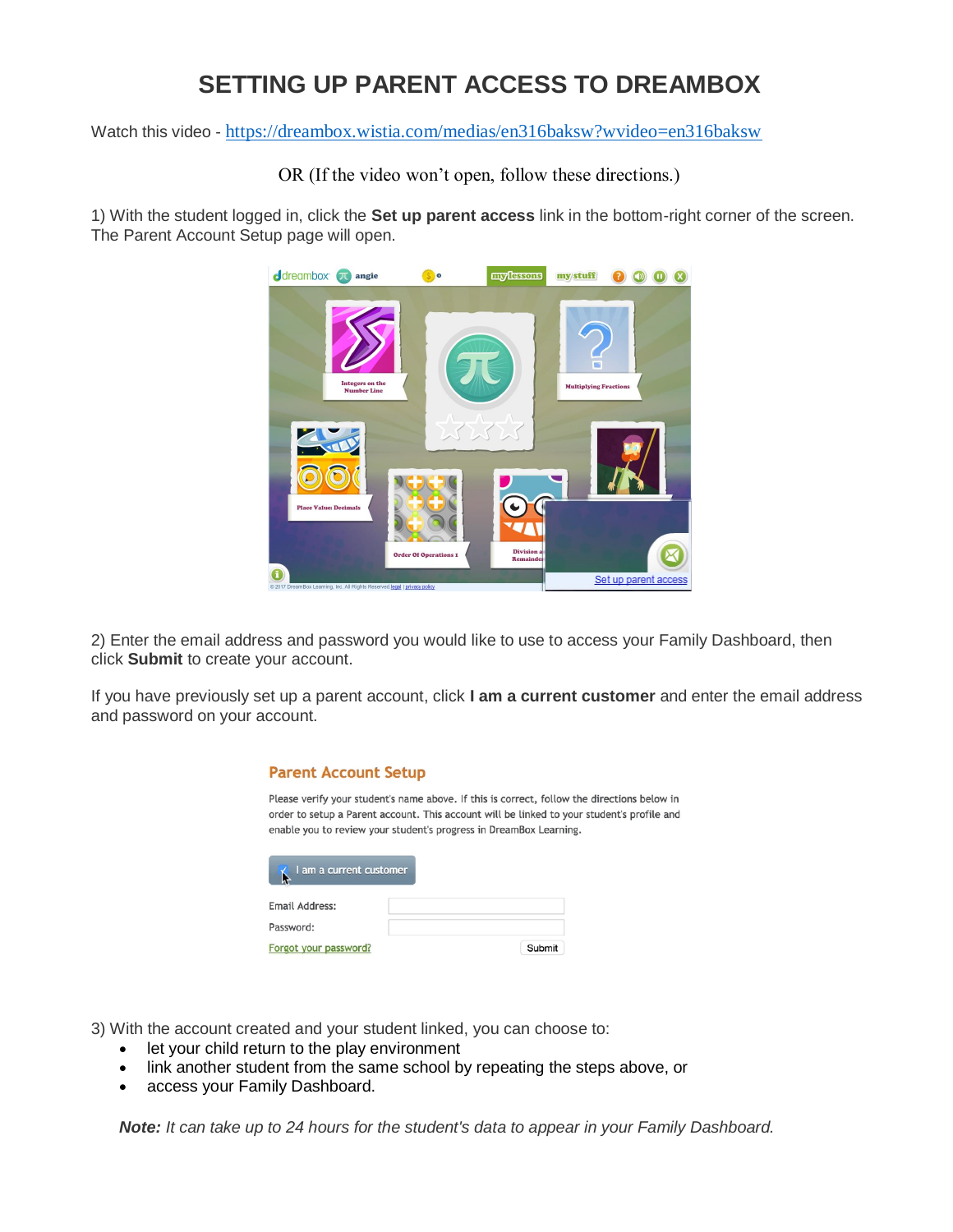## **HOW TO LOG IN TO YOUR FAMILY DASHBOARD**

After setting up parent access, you can log in to your Family Dashboard using the email address and password you entered.

1) Visit [https://play.dreambox.com/play/login.](https://play.dreambox.com/play/login)

2) Enter your email address and password. If you have forgotten your password, click **Parent** under "Forgot your password?" and enter your email address when prompted. You will receive an email with instructions to reset your password.

3) Click **Log In** to log in to your Family Dashboard.

If you have any questions, please contact DreamBox Support by calling them at 877-451- 7845 (weekdays 5 a.m. to 5 p.m., Pacific Time), or emailing support@dreambox.com.

NOTE: The DreamBox Support team is unable to provide your child's login information and password for security reasons. Please reach out to your child's teacher directly for their DreamBox login information.

### **TROUBLESHOOTING**

# **I DO NOT SEE THE 'SET UP PARENT ACCESS' LINK**

If you are using an iPad, you will not be able to set up parent access. The link will only appear when your student logs in on a computer.

If you do not see the **Set up parent access** link on a computer, the student may have already been linked to a parent account. Please confirm that you have not already set up parent access and that the student has not been linked to another family member's account. Contact us at **[support@dreambox.com](mailto:support@dreambox.com)** if you continue to have difficulty.

#### **MY STUDENT'S NAME IS ALREADY BEING USED ON MY ACCOUNT**

While setting up parent access, you may receive the error message: **First name is already being used by a student on this account**. You cannot have duplicate student names on your Family Dashboard. If you receive this message, you may have already linked an account for your student, such as through a Free Home Trial or a Home Subscription. You will either need to change the name on the existing account or delete it.

1) Log in to your Family Dashboard and open **Account Settings** from the top-right drop-down menu.